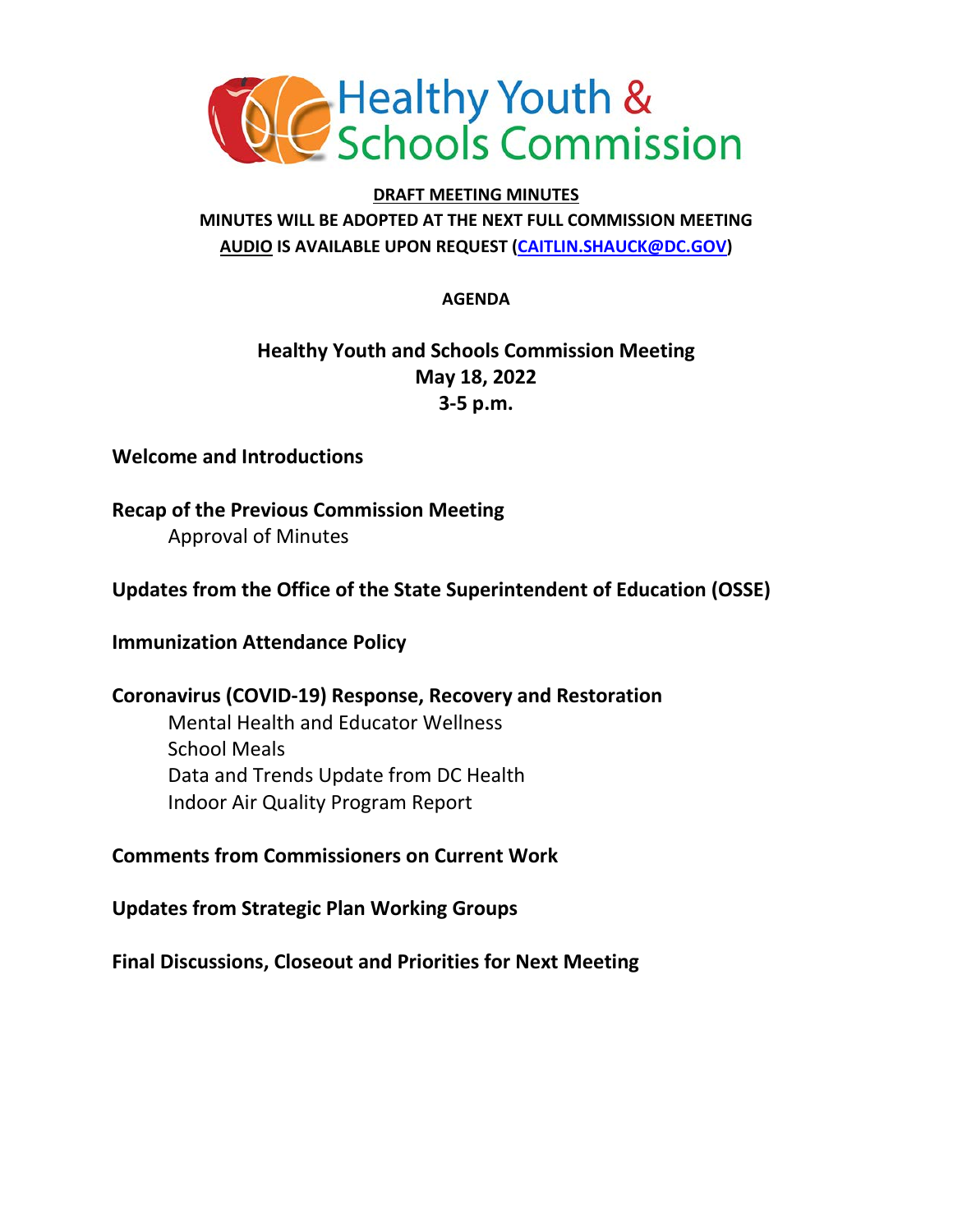## **Healthy Youth and Schools Commission Meeting May 18, 2022 3-5 p.m.**

#### **Meeting Summary**

This meeting summary serves as a review of the May 18, 2022 Healthy Youth and Schools Commission Meeting, held virtually. A recording is available upon request [\(Caitlin.Shauck@dc.gov\)](mailto:Caitlin.Shauck@dc.gov). The purpose of the Healthy Youth and Schools Commission is to advise the Mayor and DC Council on health, wellness, and nutritional issues concerning youth and schools in the District of Columbia.

**Commissioners in attendance:** Jeff Travers, Heidi Schumacher, Danielle Dooley, Kafui Doe, Audrey Williams, Taryn Morrissey, Akeem Anderson

#### **Welcome and Introductions**

• Chairperson Jeff Travers opened the meeting at 3:05 p.m. and welcomed Heidi Schumacher from parental leave.

### **Recap of the Previous Commission Meeting**

- Chairperson Travers asked commissioners to review the minutes from the Feb. 16, 2022 meeting.
- Commissioner Morrissey motioned to approve the minutes, Commissioner Williams seconded, and the minutes were unanimously approved by the commissioners.

### **Updates from OSSE**

• Heidi Schumacher, Assistant Superintendent of the Health and Wellness Division at OSSE, provided general updates from OSSE including the acknowledgement of Tia Brumsted, Deputy Assistant Superintendent of the Health and Wellness Division, for covering during her parental leave. She also provided OSSE staffing updates and information on the strategic plan. Dr. Schumacher informed the Commission that fiscal year 2023 will have a budget of over \$1 billion and includes a 5.87% increase in the student per pupil funding formula. It also includes investments in facilities and HVAC, mental health, and the early childhood pay equity fund, which will provide additional funding to support the salaries of early childhood educators.

### **Immunization Attendance Policy**

- Kyle Flood, Policy and Compliance Manager at OSSE, presented about the immunization attendance policy including the importance of health forms, background on immunization requirements legislation, steps to implement the immunization policy in schools, and medical and religious exemptions.
	- o Additional information is available in the slides.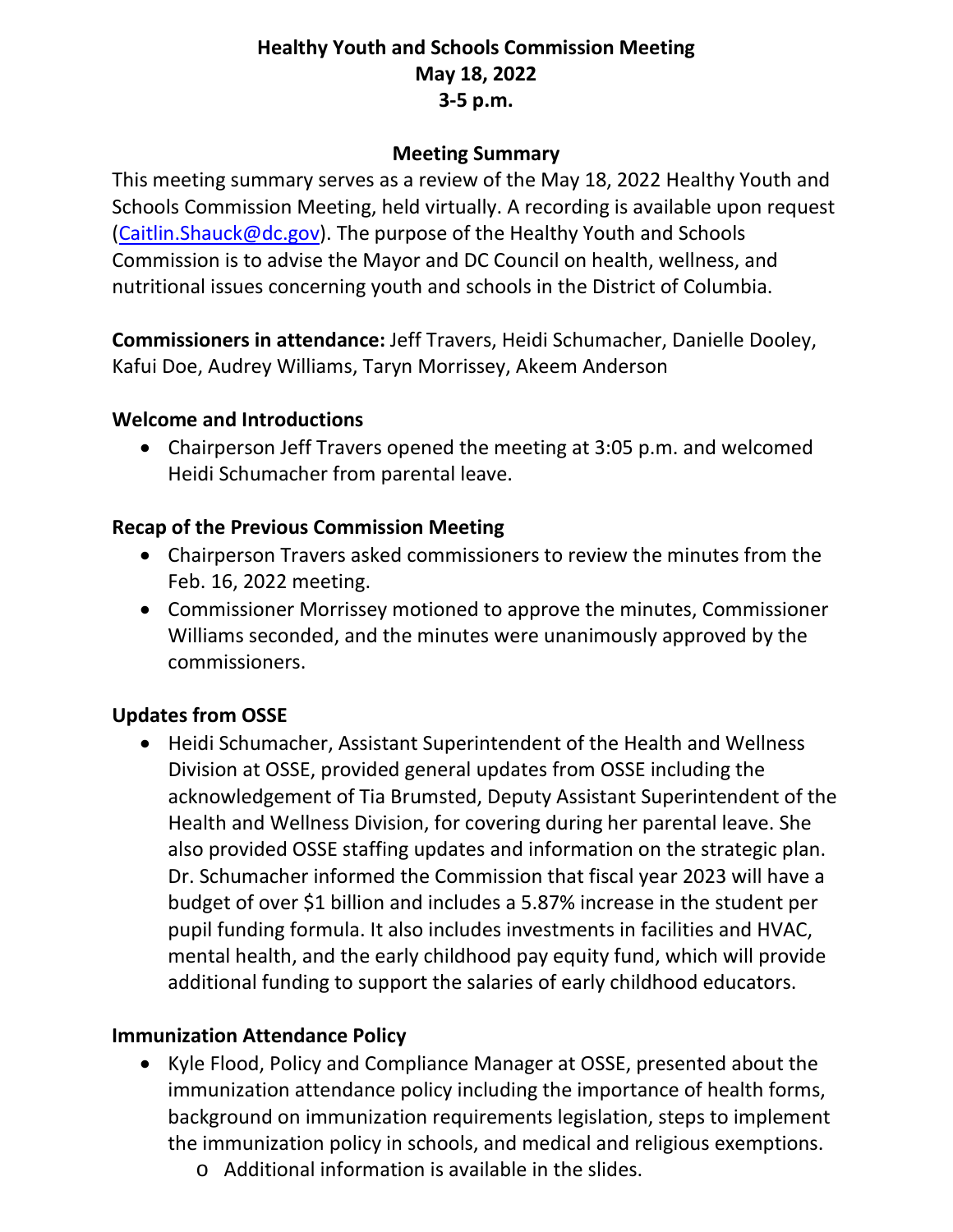- Commissioner Williams asked if the COVID-19 vaccination mandate for school staff will continue into the new school year. Kyle responded that since the Mayor's Order expired with the public emergency, there is no universal mandate. DC Public Schools will enforce the vaccine requirement since they have their own mandate. Some charter schools are choosing to require the vaccine for staff.
- Commissioner Anderson asked the number of students that will be affected when the policy is enforced. Kyle responded that around 20,000 students could be removed from school with the implementation of the immunization attendance policy. Commissioner Anderson asked if there is anything that commissioners can do to support and ensure students are not removed from school for non-compliance. Kyle responded that it is helpful for everyone who has regular touchpoints with families to reach out and remind families about the requirements and importance of having well child visits and required pediatric immunizations. OSSE has [resources](https://osse.dc.gov/page/district-columbia-immunization-attendance-policy)  [available](https://osse.dc.gov/page/district-columbia-immunization-attendance-policy) that can be shared with families.

## **Coronavirus (COVID-19) Response, Recovery and Restoration**

- Caitlin Shauck, Policy Analyst at OSSE, shared a Coronavirus (COVID-19) Response, Recovery and Restoration update including the continued technical support provided by the Health and Wellness Division at OSSE.
	- o Additional information is available in the slides.
- Tia Brumsted, Deputy Assistant Superintendent of the Health and Wellness Division, provided an update on the work and investments related to mental health and educator wellness.
	- o Additional information is available in the slides.
- Liz Leach, Nutrition Programs Manager at OSSE, provided an update on school meals, including a background on meal access, proposed new waivers, and OSSE's multi-tiered systems of support to school food authorities.
	- $\circ$  Additional information is available in the slides.
- Commissioner Anderson asked how much it would cost if DC were to cover the cost of meals for all students to ensure meals are free for every student. Liz responded that the Food Policy Council is currently working on an initiative to propose a bill that would provide universally free meals to all students, and they are determining how much it would cost.
- Commissioner Williams asked if the School Food Authorities are Local Education Agencies (LEA). Liz responded that in DC most LEAs are a School Food Authority but there are also charter LEAs that are working with other charter LEAs under collaborative School Food Authorities, as it is a more efficient way of dividing the administrative load required to operate the programs.